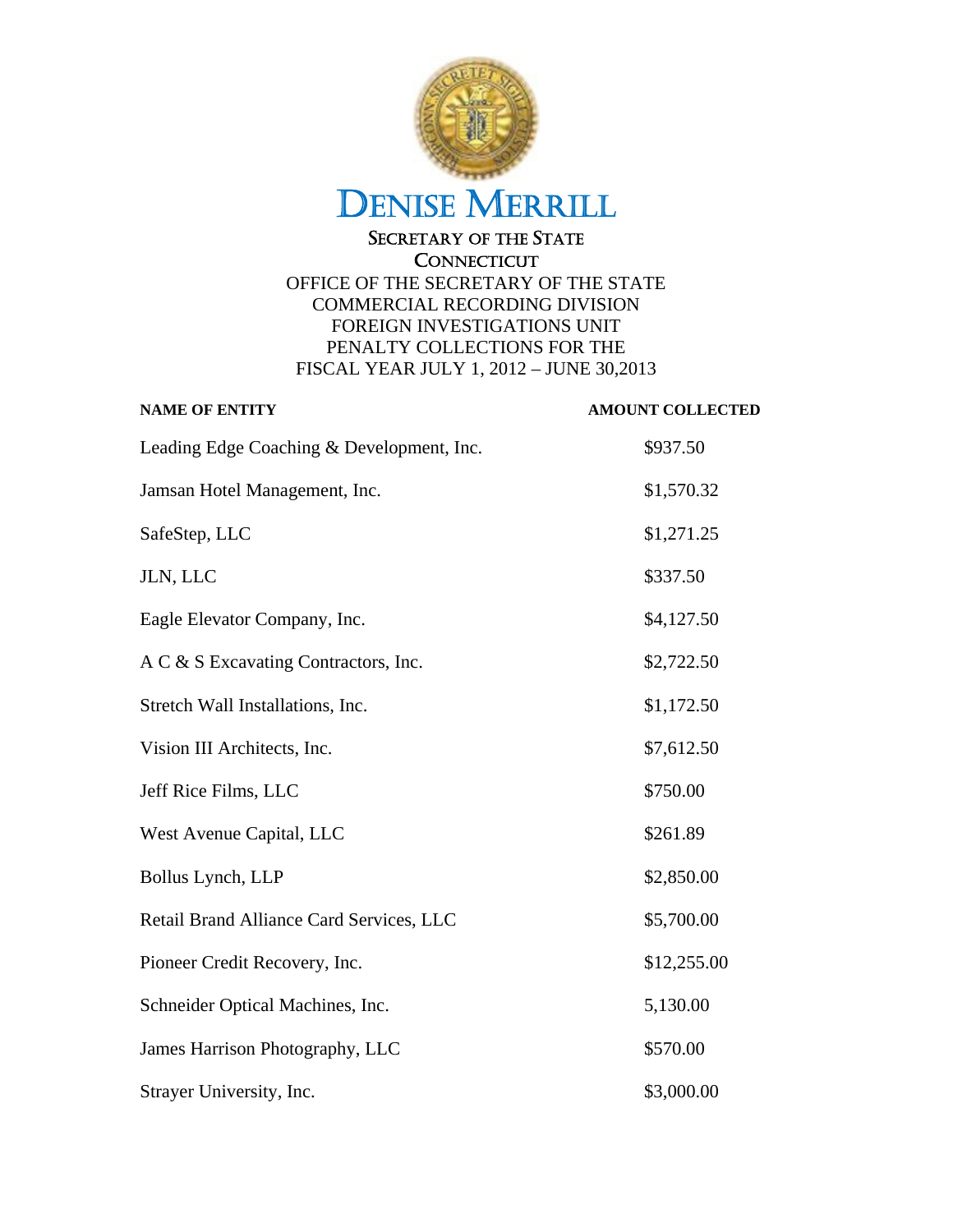

| <b>NAME OF ENTITY</b>                      | <b>AMOUNT COLLECTED</b> |
|--------------------------------------------|-------------------------|
| MBO Partners, Inc.                         | \$9,210.00              |
| <b>BPA Holding Corp.</b>                   | \$3,285.00              |
| Vensure HR, Inc.                           | \$3,765.00              |
| Nationwide Appraisal Network, LLC          | \$570.00                |
| Capital Cargo International Airlines, Inc. | \$2,400.00              |
| Sapa Extrusions, Inc.                      | \$2,385.00              |
| AlphaNet Hospitality Systems, Inc.         | \$3,150.00              |
| Axios Valuation Solutions, LLC             | \$1,710.00              |
| <b>SKC Communication Products, LLC</b>     | \$1,650.00              |
| Turco Golf, Inc.                           | \$6,175.00              |
| RLC Engineering, LLC                       | \$3,735.00              |
| Timberline Buildings, LLC                  | \$6,637.50              |
| Ifficient, Inc.                            | \$1,950.00              |
| The Educational Foundation of America      | \$10,665.00             |
| <b>Brother International Corporation</b>   | \$9,240.00              |
| Numara Software, Inc.                      | \$20,145.00             |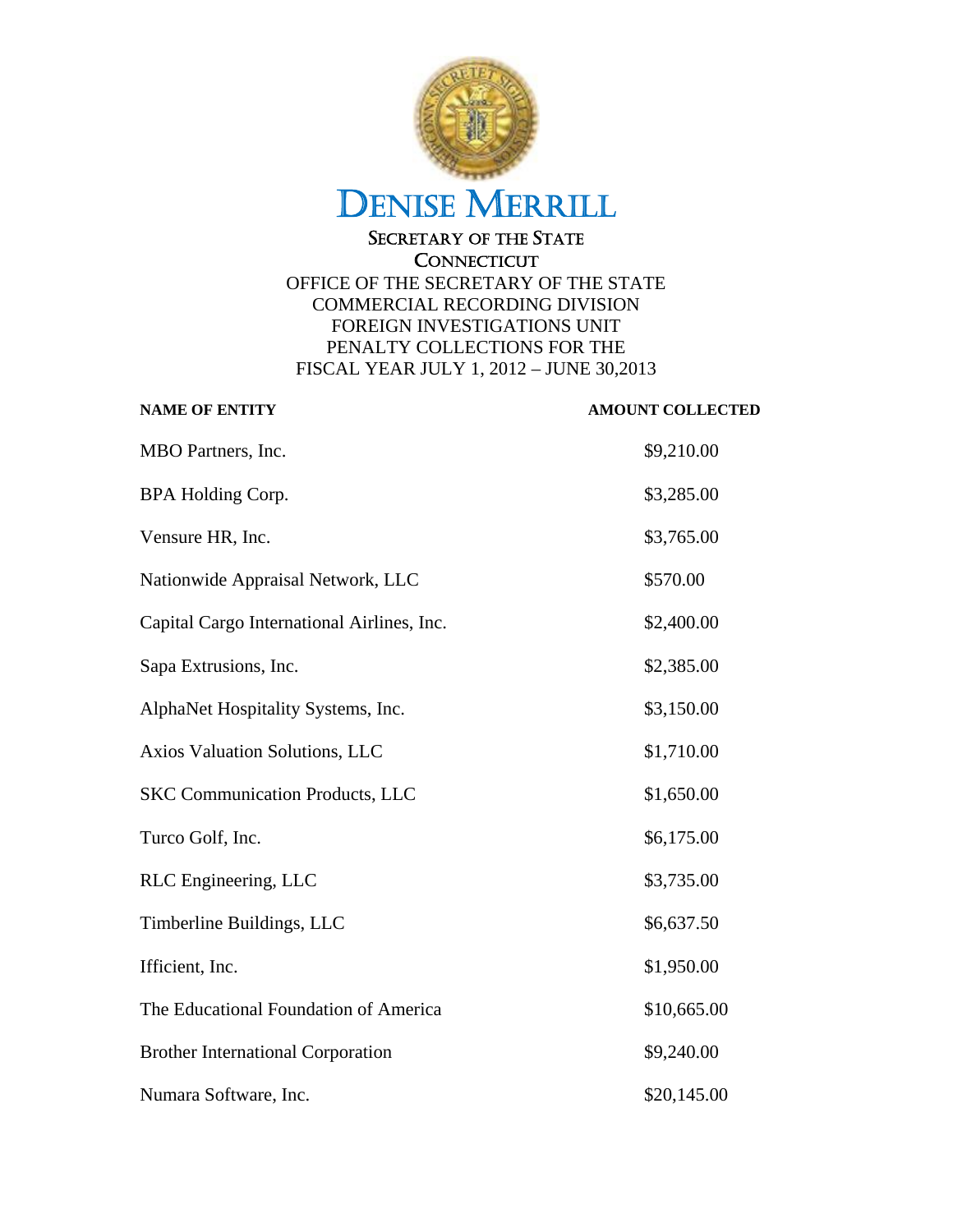

| <b>NAME OF ENTITY</b>                                         | <b>AMOUNT COLLECTED</b> |
|---------------------------------------------------------------|-------------------------|
| T & R Wholesale Foods, Inc.                                   | \$1,800.00              |
| National Corporate Housing, Inc.                              | \$3,285.00              |
| Strategic Alliance Advisors, Inc.                             | \$1,500.00              |
| Calumet GP, LLC                                               | \$3,000.00              |
| Silver Bee Communications, LLC                                | \$700.00                |
| Nardi Plumbing, LLC                                           | \$291.44                |
| Amada Capital Corporation                                     | \$5,610.00              |
| Paradysz, Inc.                                                | \$5,085.00              |
| Service 1 <sup>st</sup> Valuation & Settlement Services, Inc. | \$1,500.00              |
| Northeast Wholesale Nail & Fastener Supply Co., Inc.          | \$1,800.00              |
| Ideal Protein of America, Inc.                                | \$4,785.00              |
| Amphenol Nelson-Dunn Technologies, Inc.                       | \$1,500.00              |
| Tecan U.S., Inc.                                              | \$20,895.00             |
| Visual Computer Solutions, Inc.                               | \$2,100.00              |
| Galicia Construction Co., Inc.                                | \$1,785.00              |
| Evans Law Associates, P.C.                                    | \$2,100.00              |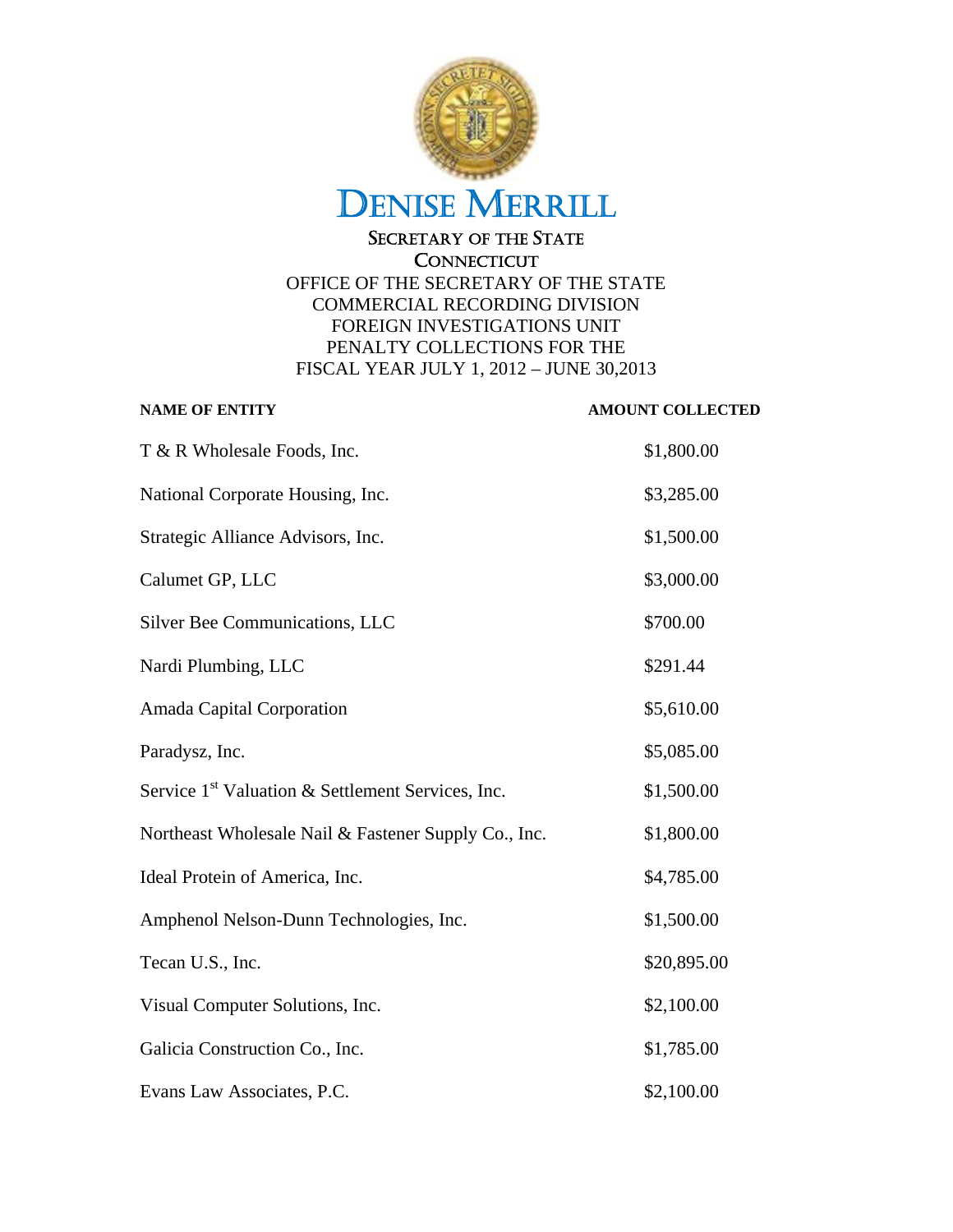

| <b>NAME OF ENTITY</b>                       | <b>AMOUNT COLLECTED</b> |
|---------------------------------------------|-------------------------|
| Salako, Inc.                                | \$2,085.00              |
| ICIMS, Inc.                                 | \$4,350.00              |
| Bensussen Deutsch & Associates, Inc.        | \$7,170.00              |
| <b>MTS Systems Corporation</b>              | \$54,570.00             |
| Peterson's Oil Service, Inc.                | \$9,315.00              |
| Capitol Concierge, Inc.                     | \$900.00                |
| Scott Renda Pools, LLC                      | \$2,100.00              |
| Sandvik Medical Solutions Oregon, Inc.      | \$6,315.00              |
| P.W. Scott Engineering & Architecture, P.C. | \$7,567.50              |
| Powercare and Service Solutions, Inc.       | \$3,585.00              |
| Sono Equities, LLC                          | \$2,400.00              |
| Eastman Park Micrographics, Inc.            | \$3,285.00              |
| Commonwealth Electrical Technologies, Inc.  | \$6,240.00              |
| JLB Holdings, Inc.                          | \$1,650.00              |
| Global Administrators, LLC                  | \$1,800.00              |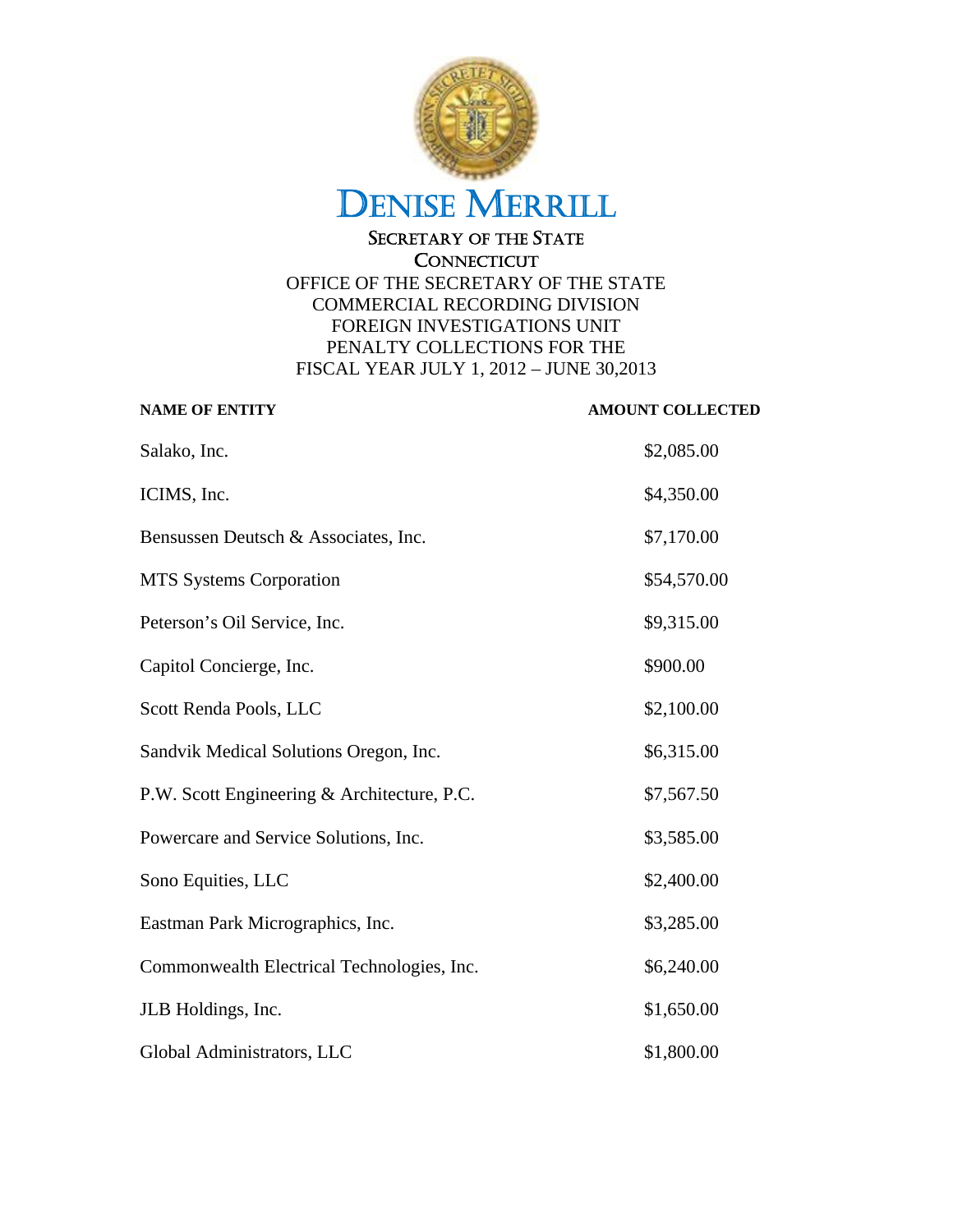

| The Armor All/STP Products Company     | \$6,270.00  |
|----------------------------------------|-------------|
| Scooterbug, Inc.                       | \$3,585.00  |
| Glotel, Inc.                           | \$14,145.00 |
| Invotex, Inc.                          | \$2,385.00  |
| Erudite Access, LLC                    | \$900.00    |
| AA&B Builder, Inc.                     | \$2,722.50  |
| Cricket Properties Investments, LLC    | \$1,500.00  |
| Stryker Sustainability Solutions, Inc. | \$14,955.00 |
| Long Meadow Investors, LLC (COJO)      | \$2,700.00  |
| Ansley Westport Partners, LLC          | \$1,800.00  |
| Ansley Westport Riverside, LLC         | \$1,350.00  |
| Rec Boat Holdings, LLC                 | \$1,200.00  |
| Market Street Talent, Inc.             | \$1,350.00  |
| <b>Silicon Valley Bank</b>             | \$750.00    |
| The CBORD Group, Inc.                  | \$9,847.50  |
| Mander Incorporated                    | \$2,550.00  |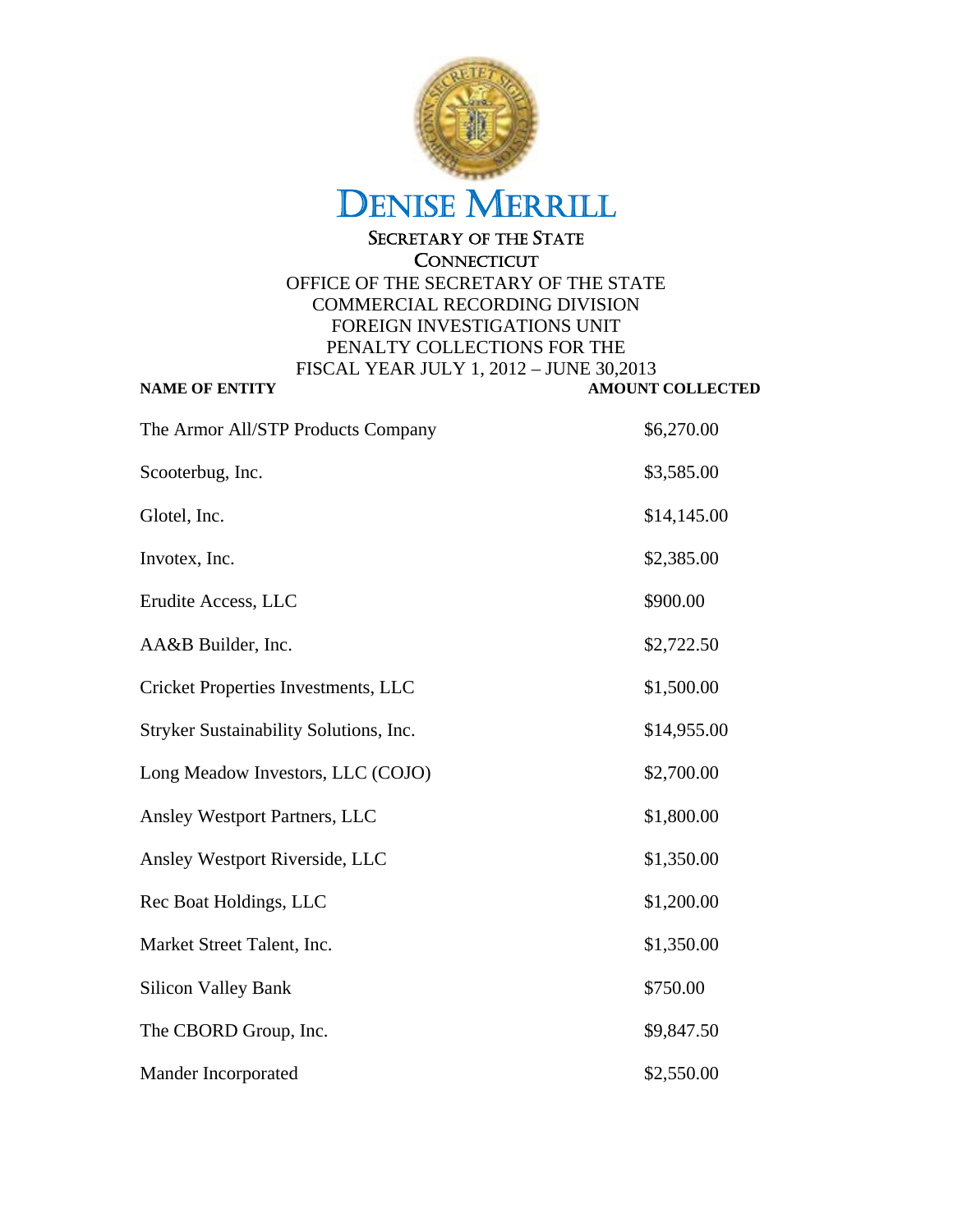

**CONNECTICUT** 

| Jackson & Coker Locumtenens, LLC               | \$4,650.00  |
|------------------------------------------------|-------------|
| Soundshore Technology Group, LLC               | \$9,990.00  |
| Apriori Technologies, Inc.                     | \$1,950.00  |
| 911 Renovation, LLC                            | \$2,400.00  |
| Jem-R, Inc.                                    | \$18,172.00 |
| Ventura Foods, LLC                             | \$35,235.00 |
| Amdocs IT Services, LLC                        | \$22,005.00 |
| Bedford, Freeman & Worth Publishing Group, LLC | \$5,100.00  |
| Manncom, LLC                                   | \$2,700.00  |
| Neurotect, LLC                                 | \$2,250.00  |
| Blue Water Communications Group, LLC           | \$15,135.00 |
| Onno, Inc.                                     | \$3,900.00  |
| <b>Blink Marketing Group, LLC</b>              | \$2,400.00  |
| San Vicente Productions, Inc.                  | \$7,770.00  |
| Kenexa Compensation, Inc.                      | \$8,370.00  |
| Pronav Offshore Services, LLC                  | \$1,800.00  |
|                                                |             |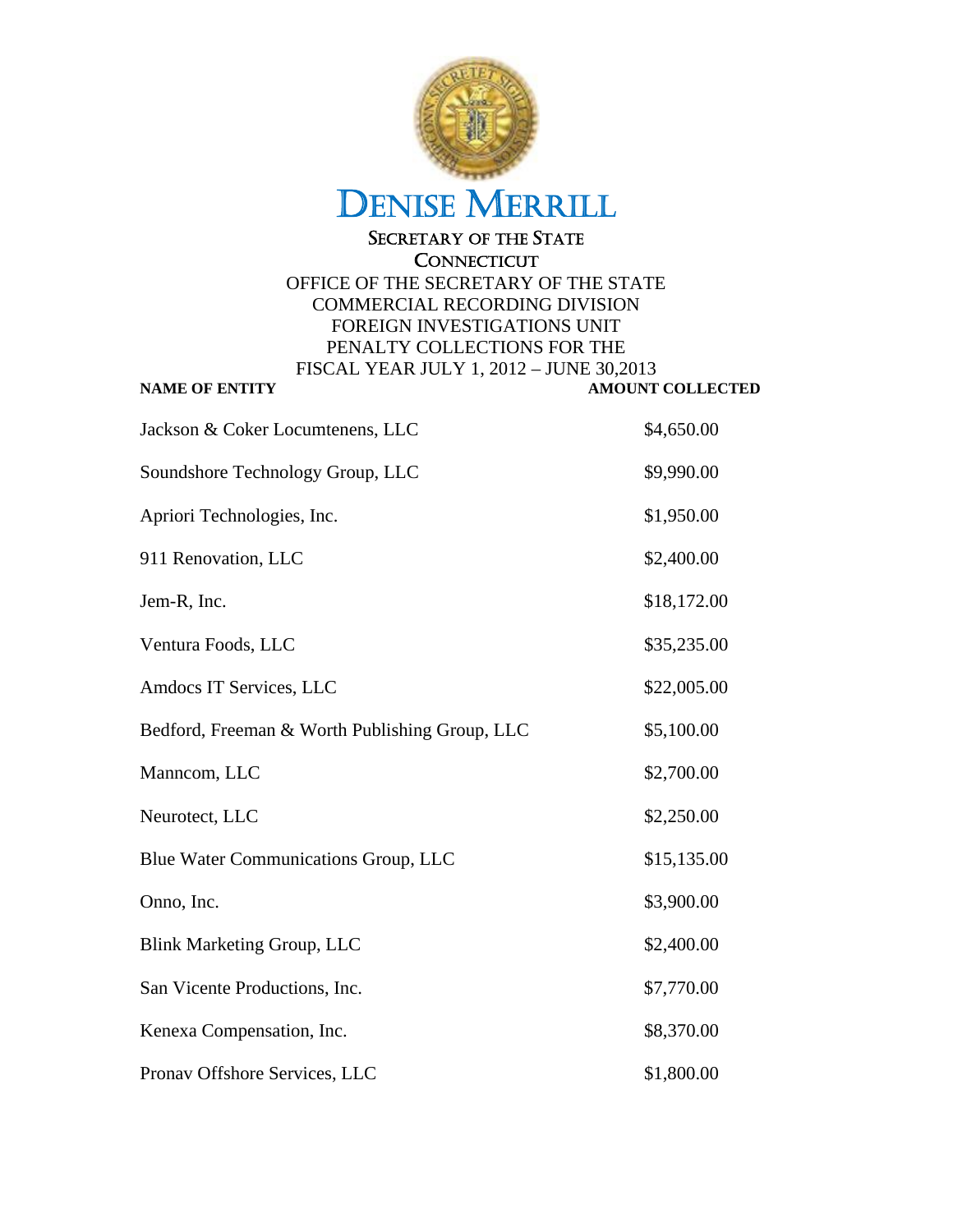

| \$9,000.00<br>\$8,422.50<br>\$7,267.50<br>\$5,160.00 |
|------------------------------------------------------|
|                                                      |
|                                                      |
|                                                      |
|                                                      |
| \$6,232.50                                           |
| \$6,120.00                                           |
| \$17,190.00                                          |
| \$5,685.00                                           |
| \$1,800.00                                           |
| \$2,100.00                                           |
| \$2,400.00                                           |
| \$3,532.50                                           |
| \$12,500.00                                          |
| \$9,472.50                                           |
| \$750.00                                             |
| \$3,622.50                                           |
|                                                      |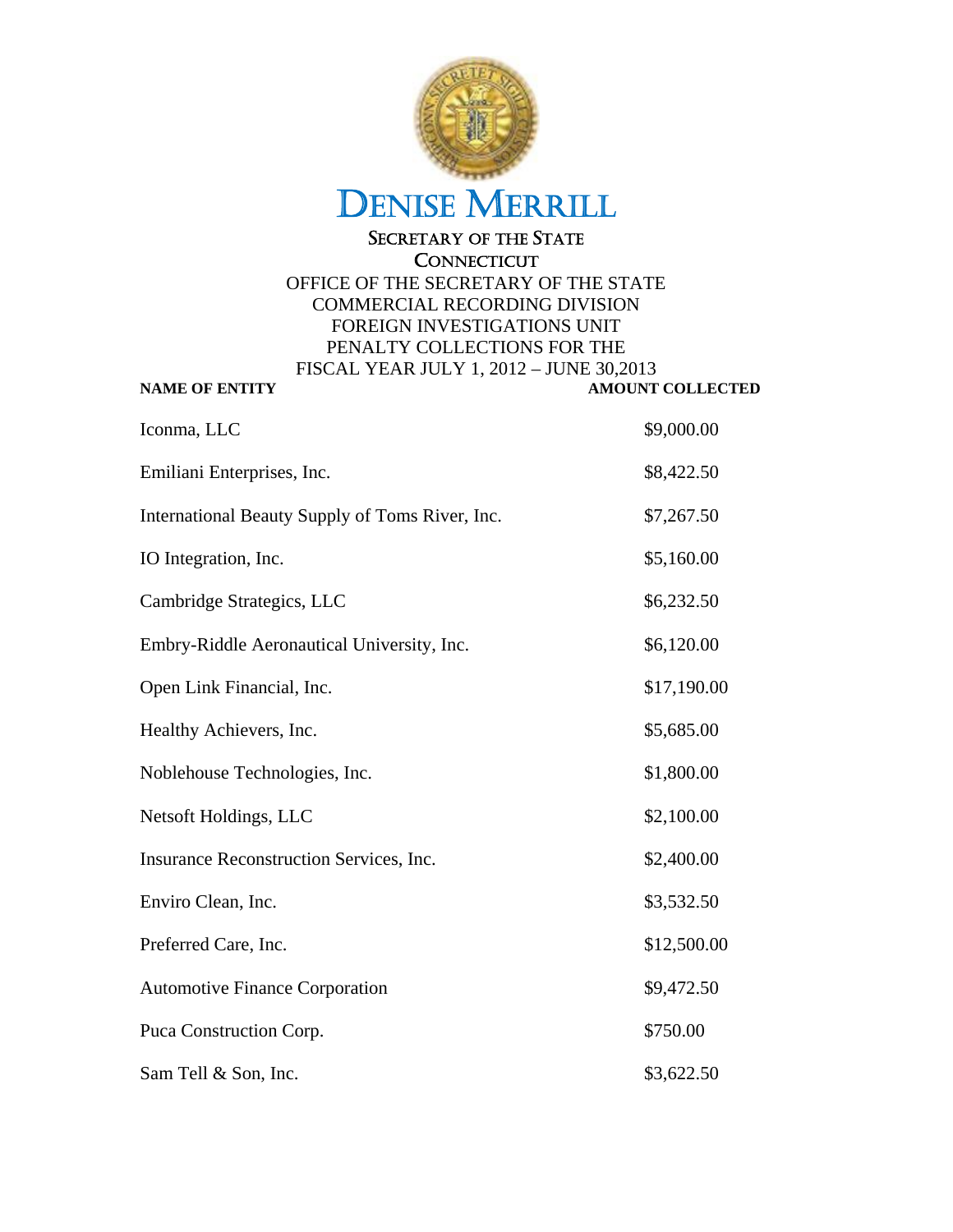

| Locumtenens.com, LLC                                       | \$14,602.50 |
|------------------------------------------------------------|-------------|
| Overby-Seawell Company                                     | \$4,060.00  |
| American Association of Motor Vehicle Administrators, Inc. | \$4,950.00  |
| The Josef and Anni Albers Foundation, Inc.                 | \$19,635.00 |
| Ohio Investments, LLC                                      | \$2,100.00  |
| Diamond S Management, LLC                                  | \$2,850.00  |
| Coleman Station Building & Restoration, LLC                | \$1,650.00  |
| <b>Bowen Development Company</b>                           | \$15,960.00 |
| NextSource, Inc.                                           | \$10,950.00 |
| Oxford Economics USA, Inc.                                 | \$3,900.00  |
| Primus Solutions, Inc.                                     | \$2,100.00  |
| Sunshine Sign Co., Inc.                                    | \$3,622.00  |
| Renaissance Restoration NY/CT, LLC                         | \$570.00    |
| Plaintiff Investment Funding V, LLC                        | \$1,600.00  |
| Shariah Capital, Inc.                                      | \$4,590.00  |
| ITrust, LLC                                                | \$2,100.00  |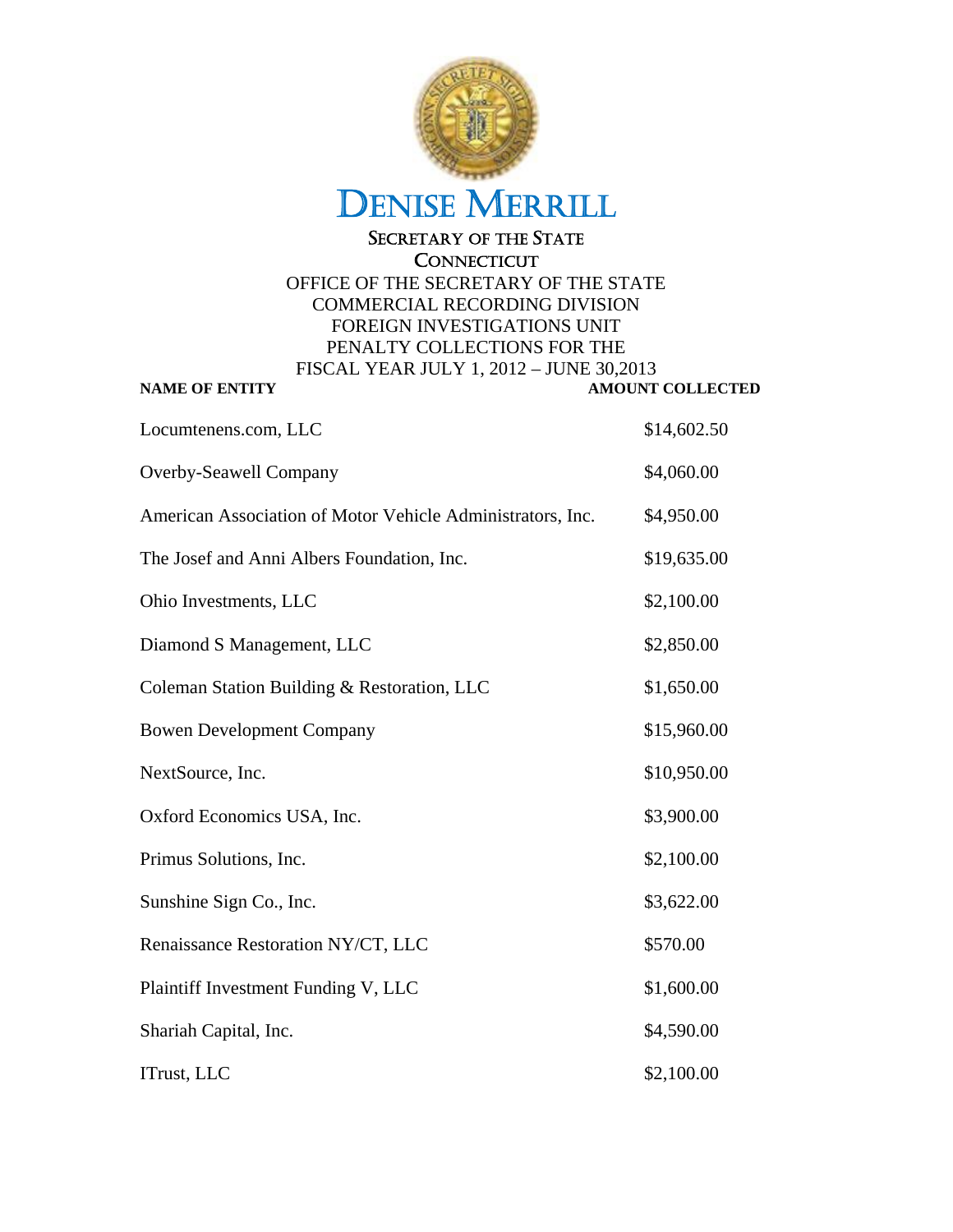

### **CONNECTICUT**

| Underground Testing & Services, LLC               | \$900.00    |
|---------------------------------------------------|-------------|
| Air Contact Transport, Inc.                       | \$8,340.00  |
| Skyview Ventures, LLC                             | \$2,500.00  |
| Skyview Finance Co., LLC                          | \$1,875.00  |
| <b>Chan Test Corporation</b>                      | \$2,385.00  |
| Reveal Imaging Technologies, Inc.                 | \$10,455.00 |
| The Original Honey Baked Ham Co. of Georgia, Inc. | \$2,385.00  |
| Cybersettle, Inc.                                 | \$1,200.00  |
| Cybersettle Holdings, Inc.                        | \$1,200.00  |
| A & J Landscaping, LLC                            | \$1,200.00  |
| Bucher and Christian Consulting, Inc.             | \$6,142.50  |
| SMI Demolition, Inc.                              | \$9,570.00  |
| Pivot Medical, Inc.                               | \$5,085.00  |
| Beaudette Consulting Engineers, Incorporated      | \$1,200.00  |
| Eurofins Lancaster Laboratories, Inc.             | \$15,600.00 |
| Prexion, Inc.                                     | \$8,070.00  |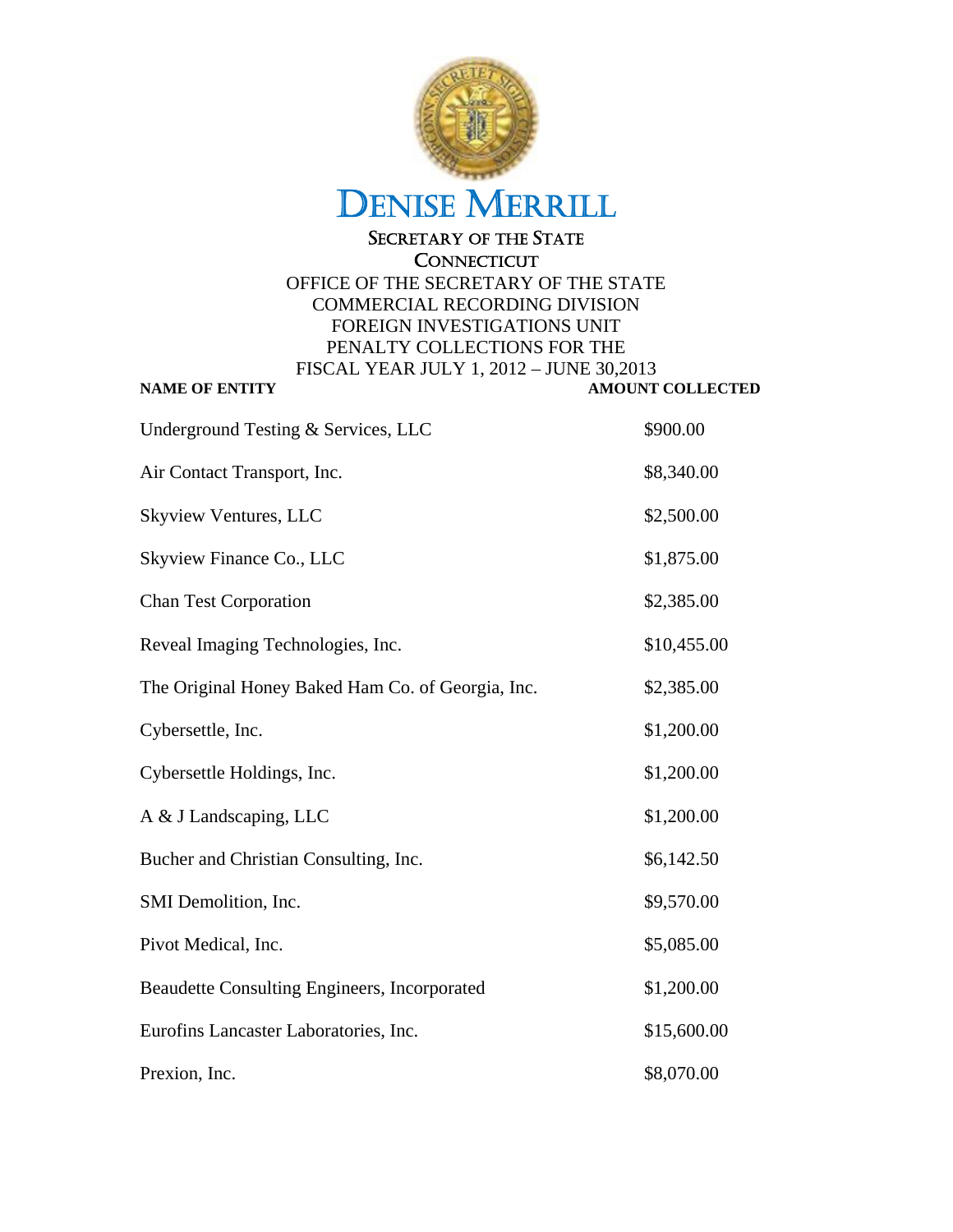

### **CONNECTICUT**

| Presidio International, Inc.                   | \$5,385.00  |
|------------------------------------------------|-------------|
| Frenkel Benefits, LLC                          | \$8,400.00  |
| <b>Bombardier Services Corporation</b>         | \$6,585.00  |
| Greenwich Finance Group, LLC                   | \$1,200.00  |
| GFG Alternative Investment Advisors, LLC       | \$1,200.00  |
| Compass Settlements, LLC                       | \$1,200.00  |
| Best Processing Solutions, Inc.                | \$2,250.00  |
| M.W. Associates, Inc.                          | \$600.00    |
| Commerce Drivers, LLC                          | \$1,375.00  |
| Hi-Lite Markings, Inc.                         | \$4,785.00  |
| Arjohuntleigh, Inc.                            | \$2,400.00  |
| E-Business International, Inc.                 | \$4,050.00  |
| Joseph M. Chapman, Inc.                        | \$16,222.50 |
| DXE Medical, Inc.                              | \$1,200.00  |
| Great Performances/Artists as Waitresses, Inc. | \$1,200.00  |
| EarlySense, Inc.                               | \$3,150.00  |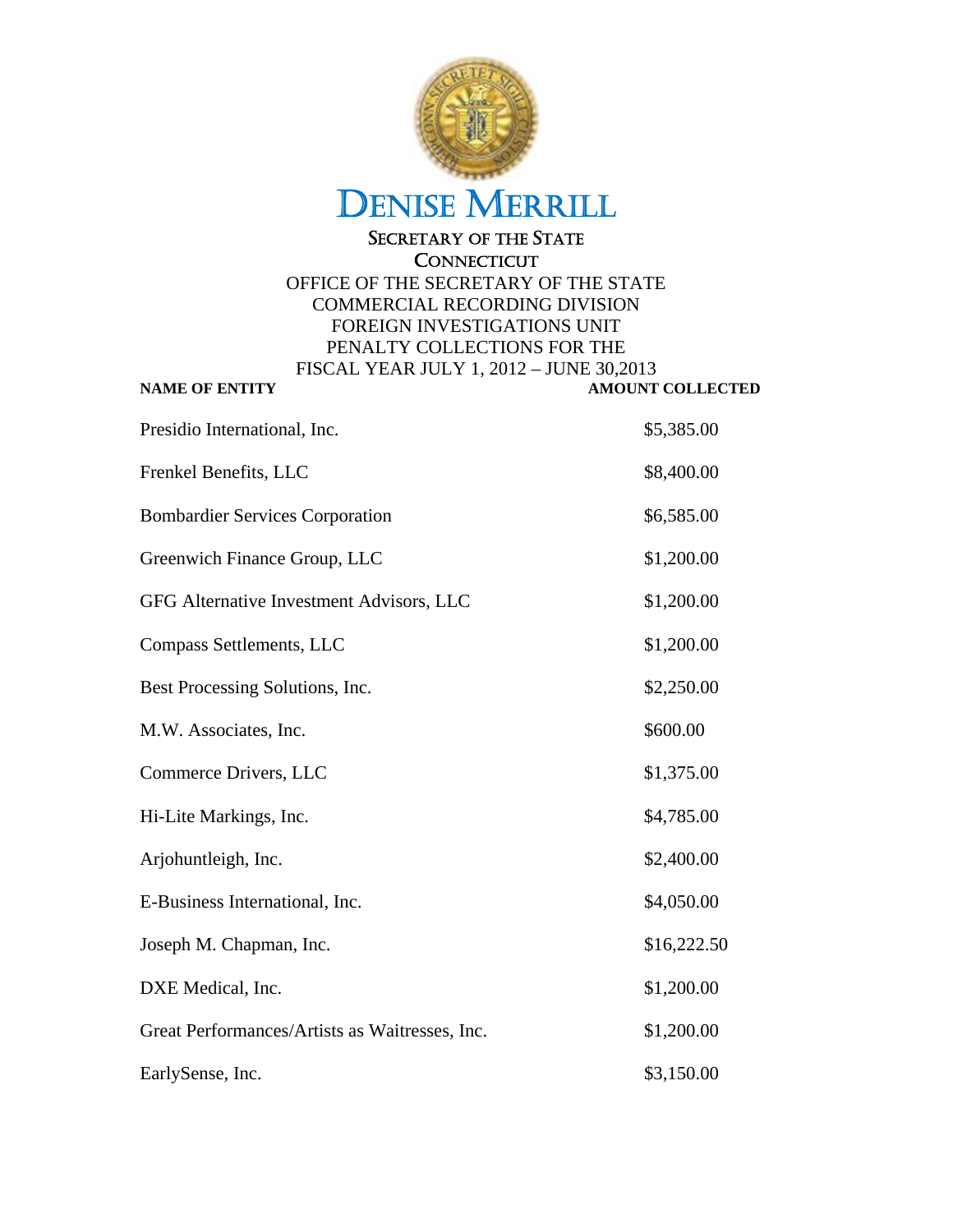

#### **CONNECTICUT** OFFICE OF THE SECRETARY OF THE STATE COMMERCIAL RECORDING DIVISION FOREIGN INVESTIGATIONS UNIT

PENALTY COLLECTIONS FOR THE FISCAL YEAR JULY 1, 2012 – JUNE 30,2013 **NAME OF ENTITY AMOUNT COLLECTED** Norman G. Jensen, Inc.  $$750.00$ Cloudburst Partners, LLC \$1,500.00 SmartComp, LLC  $$2,400.00$  $Syzygy 3$ , Inc.  $$5,265.00$ Beacon Annuity Fund GP, LLC \$1,350.00 Beacon Annuity Fund, Limited Partnership  $$1,350.00$ Beacon Pre-Settlement Legal Opportunity Fund I GP, LLC \$1,350.00 Beacon Pre-Settlement Legal Opportunity Fund I, Limited Partnership \$1,350.00 AK Empolyer Services, LLC \$3,300.00 Apposite Solutions, Inc.  $$3,300.00$ Idhasoft, Inc. \$3,300.00 Semafor Technologies, LLC  $$3,300.00$ Maco Machinery, Inc.  $$9,315.00$ Leaders for Today, LLC \$900.00 Wingspan Arts, Inc.  $$2,565.00$ Service Tire Truck Center, Inc.  $$6,285.00$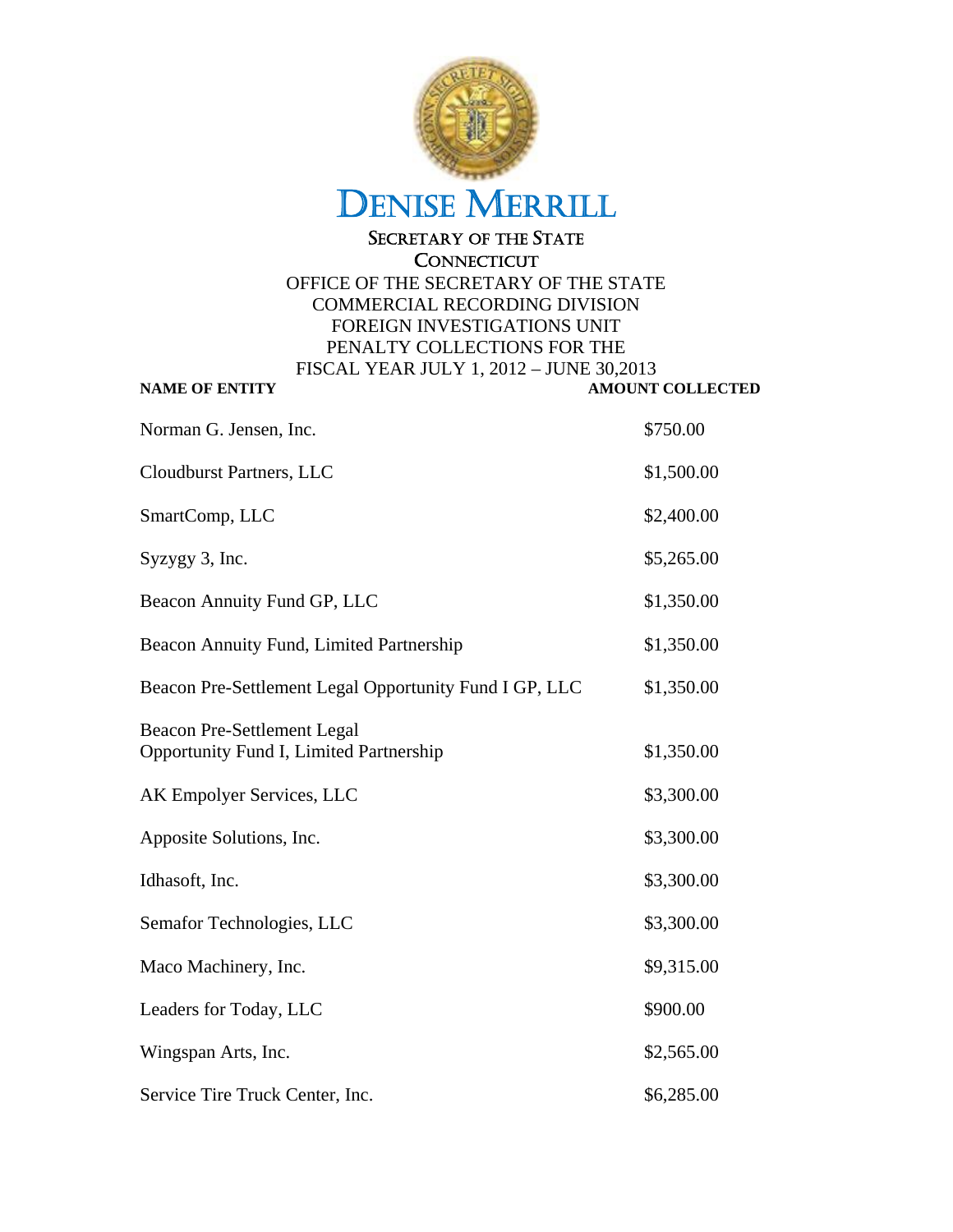

| <b>NAME OF ENTITY</b>             | <b>AMOUNT COLLECTED</b> |
|-----------------------------------|-------------------------|
| ADP Workscape, Inc.               | \$5,685.00              |
| Jim Reed's Leasing, Inc.          | \$3,000.00              |
| Paradigm Precision Holdings, LLC  | \$3,000.00              |
| Central Payment Deployment, Inc.  | \$3,885.00              |
| The rSmart Group, Inc.            | \$3,450.00              |
| Mac-Lad Corp.                     | \$9,702.50              |
| Longterm Partners, Inc.           | \$1,500.00              |
| Stafforward, LLC                  | \$2,550.00              |
| Performance Transportation, LLC   | \$3,000.00              |
| Fairborn Northeast, LLC           | \$6,000.00              |
| Indoor Direct, LLC                | \$3,300.00              |
| <b>CU Business Partners, LLC</b>  | \$2,400.00              |
| X Plus One Solutions, Inc.        | \$7,837.50              |
| Invo Healthcare Associates, Inc.  | \$6,967.50              |
| C.P.I. Oil, Inc.                  | \$3,450.00              |
| Custom Computer Specialists, Inc. | \$6,937.50              |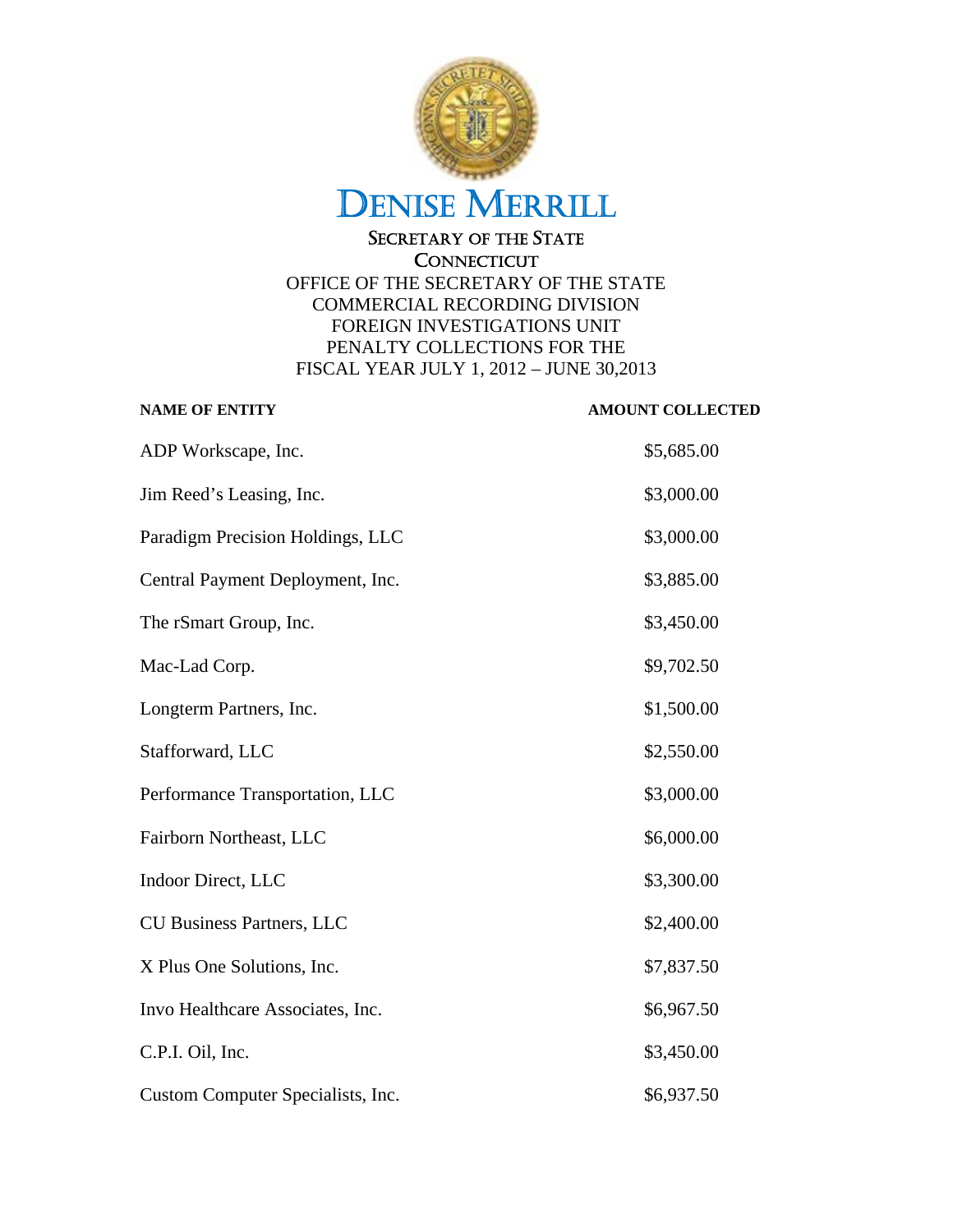

| Lux Research, Inc.                        | \$4,500.00  |
|-------------------------------------------|-------------|
| Irish Assets, LLC                         | 2,700.00    |
| Ro12, Inc.                                | \$1,800.00  |
| Mixr Media, LLC                           | \$1,500.00  |
| Varnell's Powerline Construction Company  | \$4,185.00  |
| Soils Engineering Services, Inc.          | \$2,100.00  |
| Power Plant Management Services, LLC      | \$13,740.00 |
| Webster Licensing, LLC                    | \$2,250.00  |
| PICO Enterprises, Inc.                    | \$6,937.50  |
| LaValley's Claremont Building Supply, LLC | \$1,500.00  |
| Ledge Rock Associates, Inc.               | \$2,550.00  |
| Frank Crystal & Co., Inc.                 | \$16,852.50 |
| Genilogix, LLC                            | \$11,242.50 |
| Compliance Networks, LLC                  | \$5,745.00  |
| Private Advisor Group, LLC                | \$3,150.00  |
| Silly Goose Productions, Ltd.             | \$1,350.00  |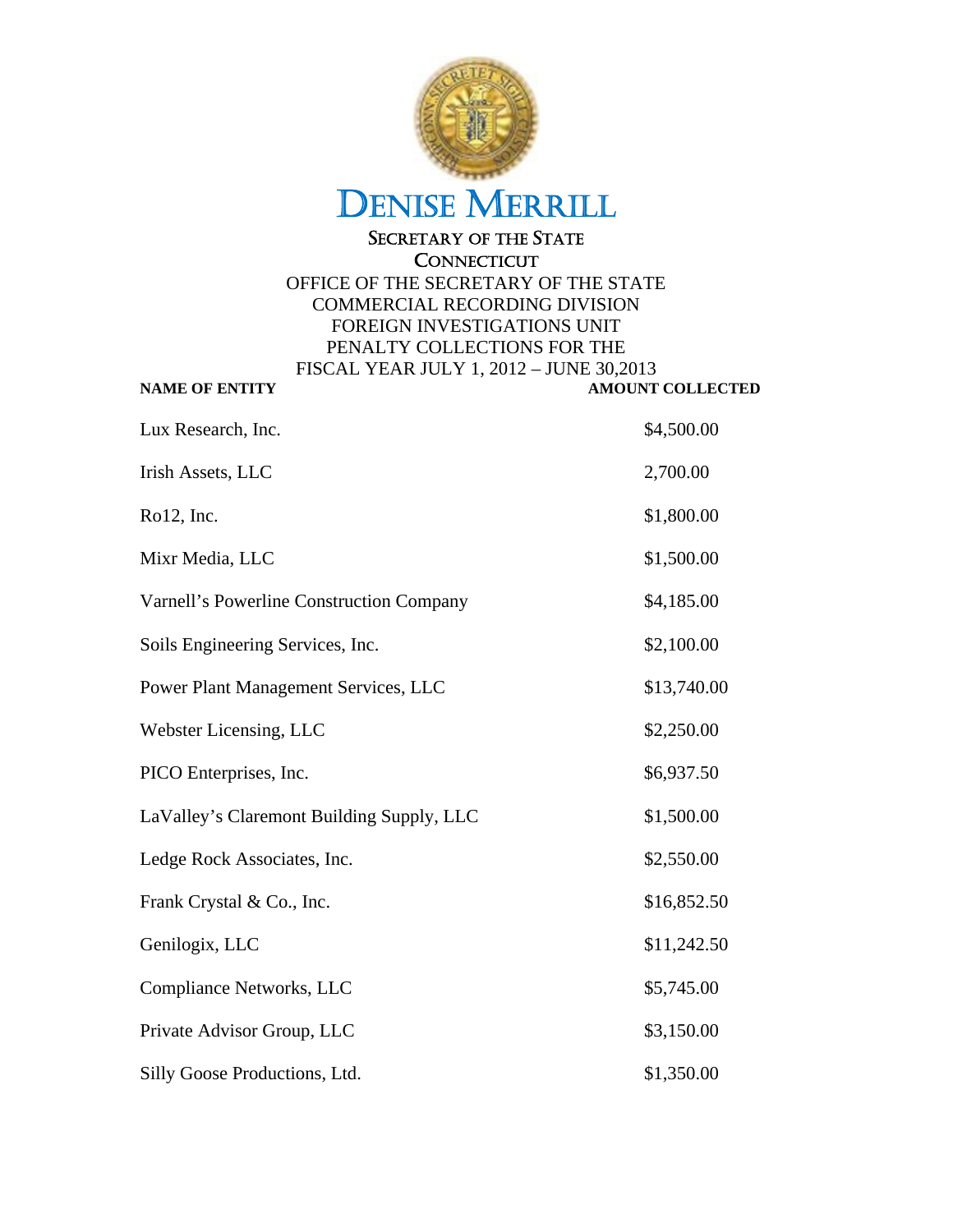

| Abe Entertainment, Inc.                           | \$900.00    |
|---------------------------------------------------|-------------|
| GMA Garnet (USA) Corp.                            | \$6,585.00  |
| Dell International Services India Private Limited | \$4,185.00  |
| Mecanex USA, Inc.                                 | \$13,372.50 |
| dMass, Inc.                                       | \$1,500.00  |
| Physician Finders, LLC                            | \$6,360.00  |
| Apple Valley Village, LLC                         | \$1,710.00  |
| Cobalt Therapeutics, LLC                          | \$2,100.00  |
| The Reilly Group, LLC                             | \$3,000.00  |
| Lumivisions, LLC                                  | \$2,700.00  |
| M.L Ruberton Construction Company, Inc.           | \$4,050.00  |
| Fash-N-Home Furniture Distributors, Inc.          | \$2,700.00  |
| East Baking Company, Inc.                         | \$8,670.00  |
| Oasis Outsourcing IX, Inc.                        | \$2,100.00  |
| TSL Staff Leasing, Inc.                           | \$3,300.00  |
| Nouvelles Images, Inc.                            | \$3,892.56  |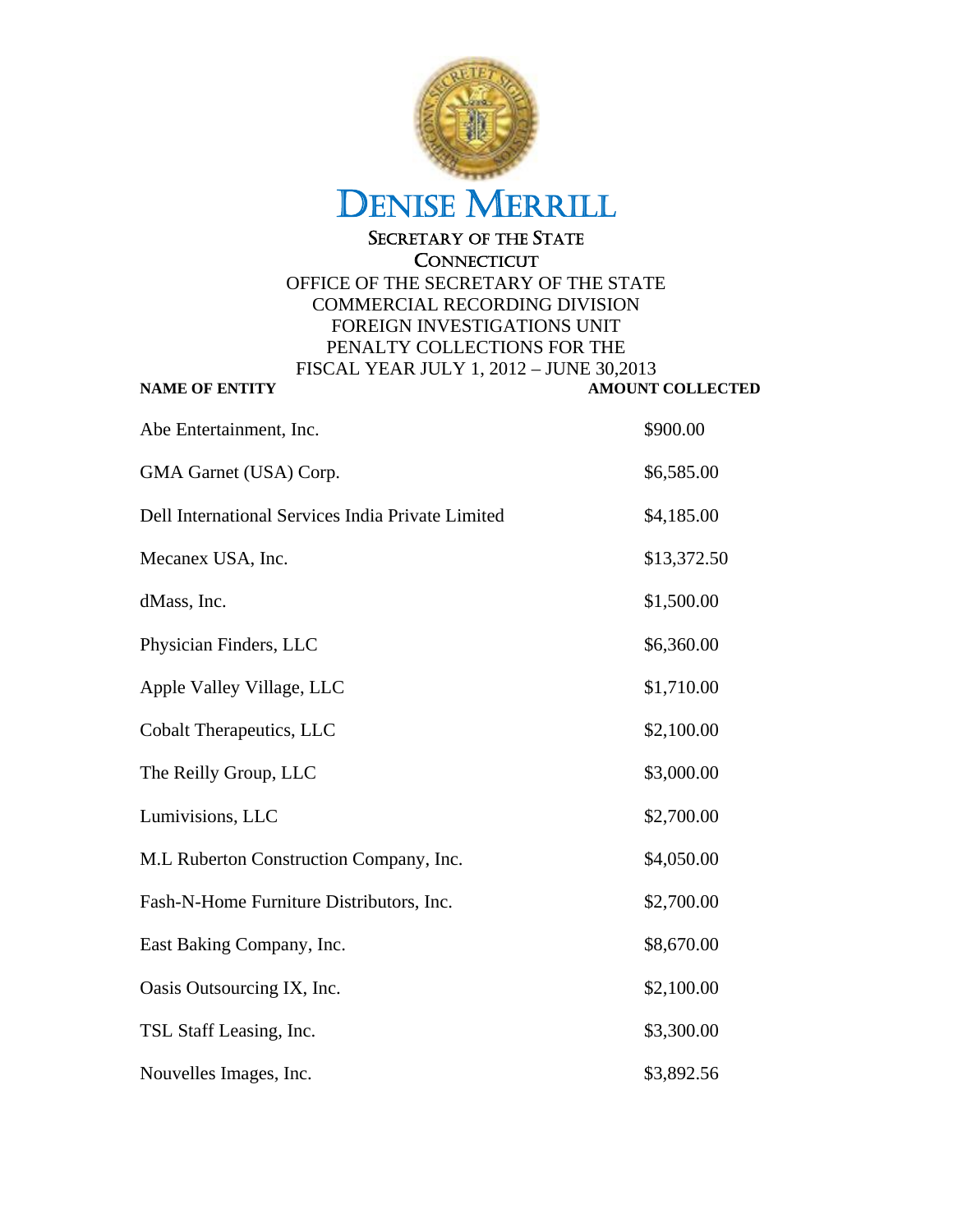

| Aquatic Renovation Systems, Inc.       | \$7,192.50  |
|----------------------------------------|-------------|
| Forghany Law, P.C.                     | \$1,350.00  |
| United Claims Service, Inc.            | \$7,080.00  |
| L & J Associates, Inc.                 | \$16,140.00 |
| American Forest Products, LLC          | \$7,260.00  |
| Faulkner & Flynn, Inc.                 | \$1,650.00  |
| Power Service Concepts, Inc.           | \$14,335.56 |
| Moorehead Communications, Inc.         | \$3,600.00  |
| RMG Enterprise, LLC                    | \$1,650.00  |
| Enviroply Coating Systems, Inc.        | \$2,250.00  |
| RF Technologies, Inc.                  | \$12,150.00 |
| American National Recovery Group, Inc. | \$1,800.00  |
| Assantehitt, Inc.                      | \$450.00    |
| Radio Spirits LLC                      | \$7,162.50  |
| Aegean Group, Inc.                     | \$1,915.54  |
| Enchoice, Inc.                         | \$3,915.00  |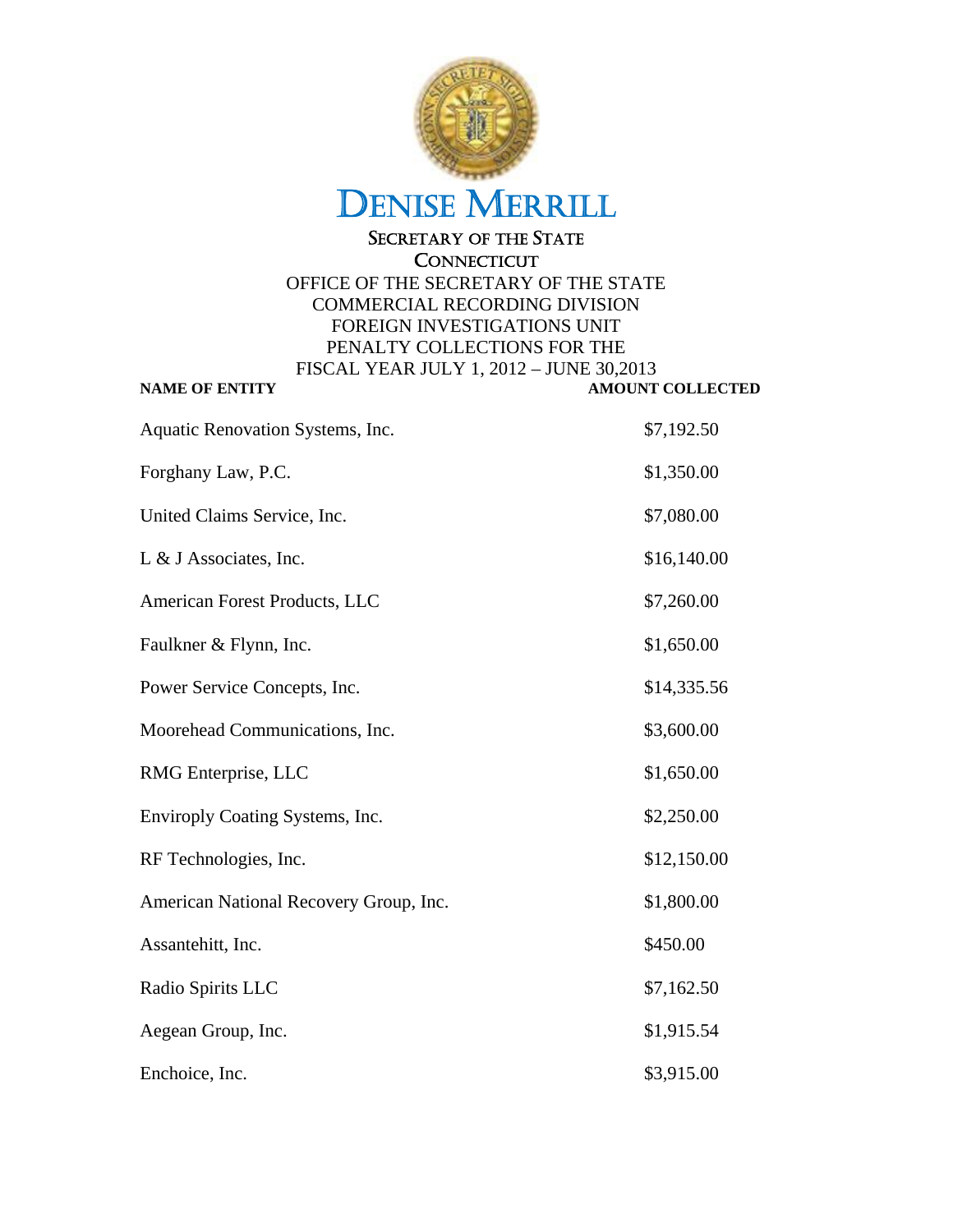

| Winter Equipment Company, Inc.            | \$15,268.50 |
|-------------------------------------------|-------------|
| Katherine Cowdin, Inc.                    | \$23,436.92 |
| Leisure Sports, Inc.                      | \$3,000.00  |
| Teape Training, LLC                       | \$2,400.03  |
| Investors Capital Management, Inc.        | \$5,190.00  |
| 3C Electrical Co., Inc.                   | \$4,989.60  |
| Rivers Consulting & Staffing, Inc.        | \$1,800.00  |
| Ilios Incorporated                        | \$1,911.12  |
| Peconic Bay Productions, Inc.             | \$975.00    |
| More Good News, Inc.                      | \$1,350.00  |
| The Jeffrey Matthews Financial Group, LLC | \$3,000.00  |
| Dietzgen Corporation                      | \$1,797.50  |
| Atlantic Millwrights, Inc.                | \$2,880.00  |
| Real Living Realty Professionals, LLC     | \$937.50    |
| Legacy SP Limited LLC                     | \$278.58    |
| Fahs Construction Group, Inc.             | \$1,145.00  |